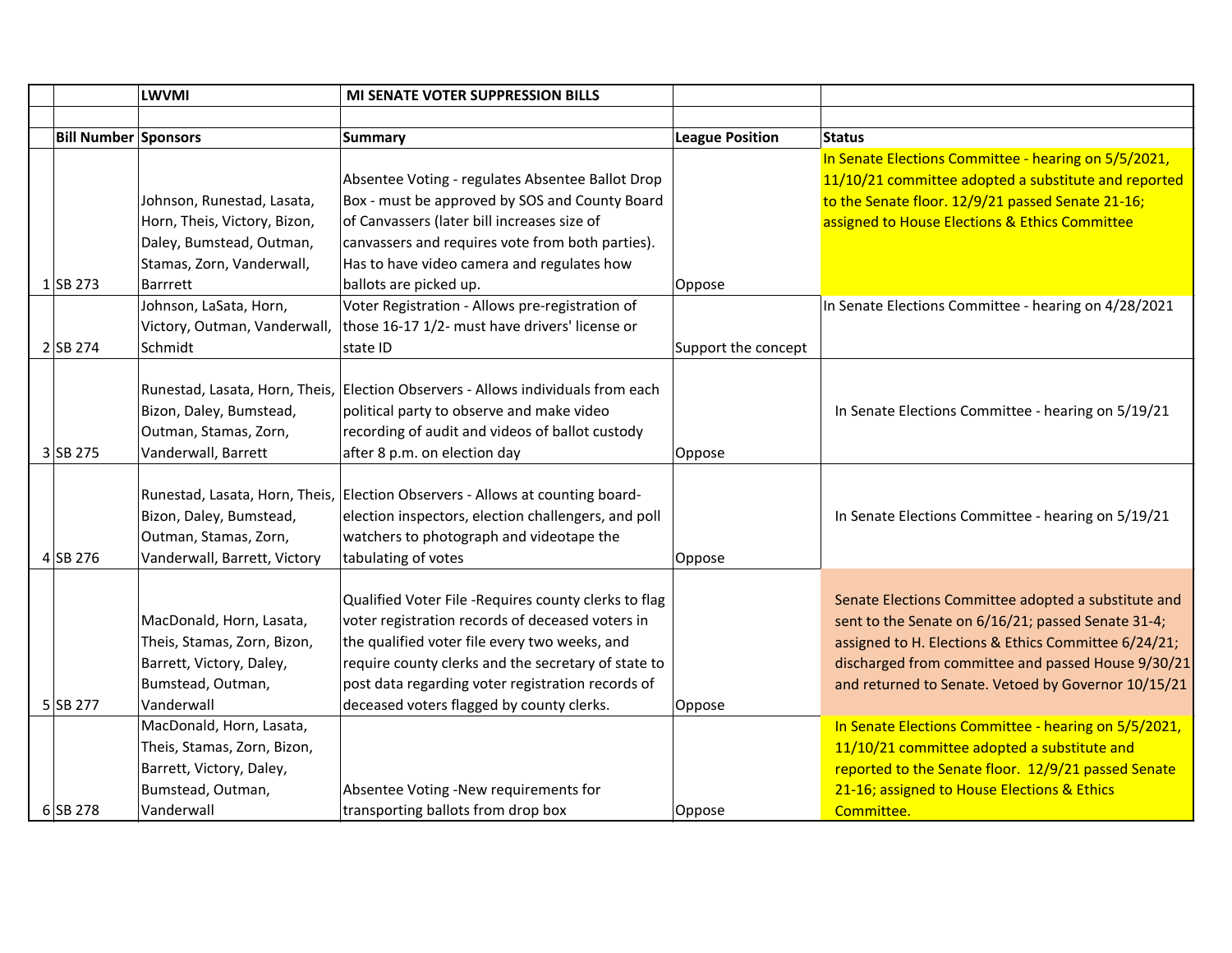| 7 SB 279    | Johnson, Lasata, Horn, Theis,<br>Stamas, Zorn, Bizon, Barrett,<br>Victory, Daley, Bumstead,<br>Outman, Vanderwall | Poll Challengers - Regulates absentee counting<br>boards and the number of challengers allowed, 2<br>challengers for every 2999 absentee ballots - also<br>allows replacements. No Nonprofits allowed                                                                                                                                                                                                                                                | Oppose | In Senate Elections Committee, hearing on 5/12/2021;<br>2nd hearing on 12/9/21 LWVMI turned in card to<br>oppose, Committee adopted substitute and reported 3-<br>1 vote. 3.17.22 Passed Senate 22 to 16. Assigned to<br>House Elections & Ethics Committee. |
|-------------|-------------------------------------------------------------------------------------------------------------------|------------------------------------------------------------------------------------------------------------------------------------------------------------------------------------------------------------------------------------------------------------------------------------------------------------------------------------------------------------------------------------------------------------------------------------------------------|--------|--------------------------------------------------------------------------------------------------------------------------------------------------------------------------------------------------------------------------------------------------------------|
| 8 SB 280    | Johnson, Lasata, Horn, Theis,<br>Stamas, Zorn, Barrett, Victory,<br>Daley, Outman, Vanderwall                     | Ballot Proposals - Requires the Secretary of State<br>to complete canvas if an initiative petition within<br>100 days after files with SOS - add change to<br>submit from 160 days to 200 before the election                                                                                                                                                                                                                                        | Oppose | Senate Committee on Elections, 4/28/21 hearing.<br>9/1/21 the committee reported a substitute, 0/30/21<br>passed Senate 20-16, 10/6/21 passed House 55-48,<br>10/7/21 ordered enrolled, vetoed by Governor<br>10/15/21                                       |
| $9$ SB 281  | LaSata, Horn, Theis, Stamas,<br>Zorn, Bizon, Barrett, Victory,<br>Daley, Outman, Vanderwall                       | Qualified Vote File - Requires SOS to participate in<br>multi-state service to verify current residence and<br>voter registration not later than March 1 each<br>year. Must give a written report to MI House and<br>Senate. Also in addition 120 days before<br>November general election shall participate in<br>multi-state program and look for anyone who<br>improperly voted and investigate. Report on<br>website. No standards and mandatory | Oppose | In Senate Elections Committee - hearing on 4/21/2021                                                                                                                                                                                                         |
| $10$ SB 282 | Barrett, LaSata, Horn, Theis,<br>Stamas, Zorn, Victory, Daley,<br>Outman, Vanderwall                              | Qualified Voter File -Limits access to Secretary of<br>State, voter registration agency, county, city,<br>township clerks                                                                                                                                                                                                                                                                                                                            | Oppose | In Senate Elections Committee - hearing on 4/28/2021                                                                                                                                                                                                         |
| $11$ SB 283 | LaSata, Horn, Stamas, Zorn,<br>Vanderwall, Schmidt                                                                | Absentee Voting - Prior to August and Nov<br>elections, board of county canvassers must<br>examine and approve every absentee vote ballot<br>secrecy envelope container. Allow clerks in large<br>jurisdictions to begin processing but not counting<br>absentee ballots the day before the election.<br>Report required to House and Senate on absentee<br>ballots                                                                                  | Oppose | In Senate Elections Committee                                                                                                                                                                                                                                |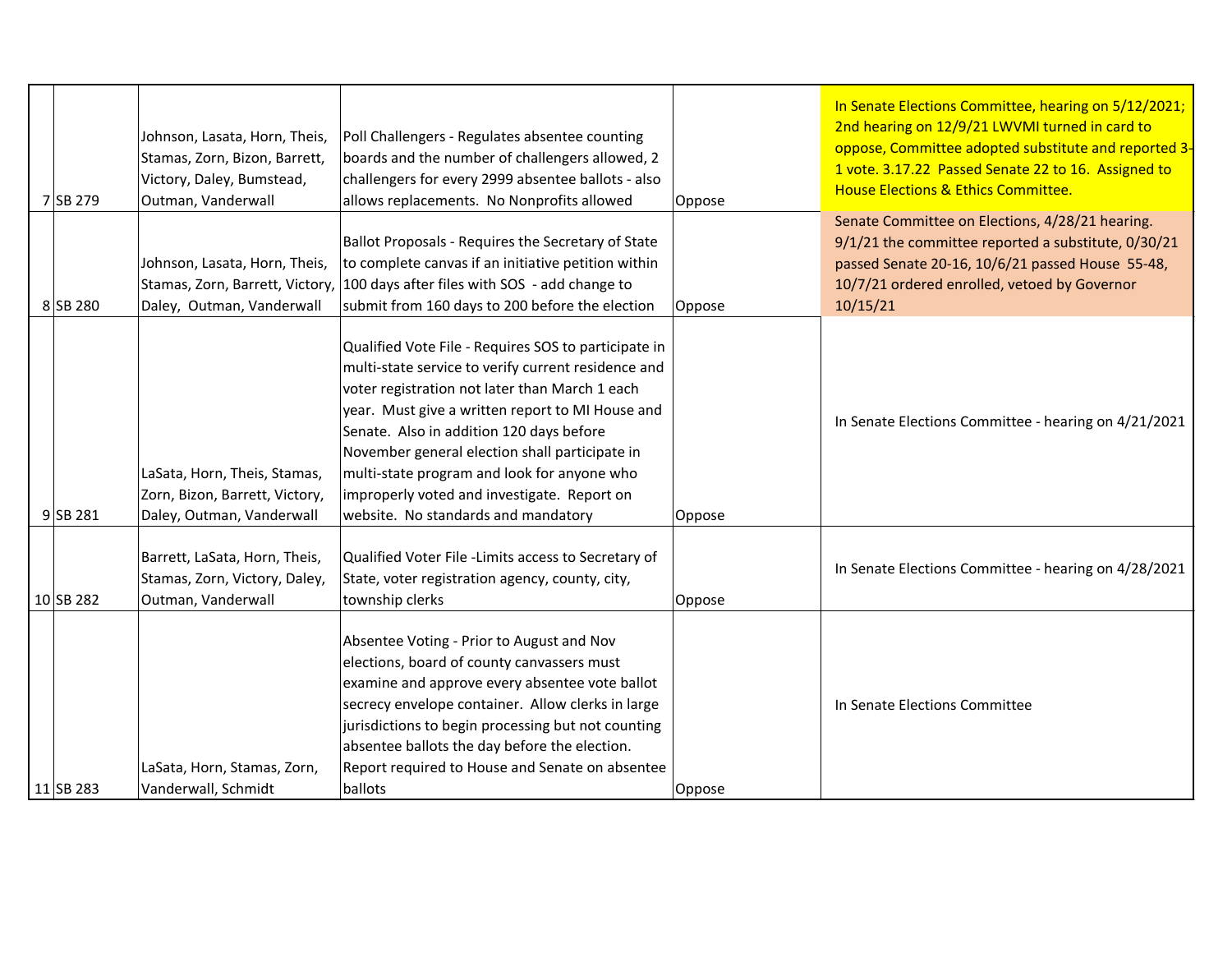| 12 SB 284 | Lauwers, LaSata, Horn, Theis,<br>Stamas, Zorn, Bizon, Barrett,<br>Victory, Daleu, Outman,<br>Vanderwall  | Election Finance - SOS must report every contract<br>for election activity to the Legislature. Prohibit<br>the state, counties, cities and townships from<br>accepting contributions for election activity                                                                                                                                                                                                                                                                                                                                                                                                   | Oppose | In Senate Elections Committee - hearing on 5/26/2021                                                                                                   |
|-----------|----------------------------------------------------------------------------------------------------------|--------------------------------------------------------------------------------------------------------------------------------------------------------------------------------------------------------------------------------------------------------------------------------------------------------------------------------------------------------------------------------------------------------------------------------------------------------------------------------------------------------------------------------------------------------------------------------------------------------------|--------|--------------------------------------------------------------------------------------------------------------------------------------------------------|
| 13 SB 285 | Theis, LaSata, Horn, Stamas,<br>Zorn, Bizon, Barrett, Victory,<br>Daley, Outman, Lauwers,<br>Vanderwall  | Absentee Voting - Substitute requires an<br>individual who applies for an absentee ballot<br>through the Department of State or their local<br>clerk to verify their identity through one of several<br>options: by providing their Michigan driver's<br>license number, providing their Michigan personal<br>identification card number, providing the last four<br>digits of their Social Security number, showing<br>their valid ID to their local clerk for election<br>purposes or attaching or sending a copy of their ID<br>for election purposes along with their ballot<br>application in the mail. | Oppose | Passed Senate with substitute on 6/16/21, and<br>assigned to the House Elections & Ethics Committee.                                                   |
| 14 SB 286 | McBroom, LaSata, Horn,<br>Theis, Stamas, Zorn, Barrett,<br>Victory, Daley, Outman,<br>Vanderwall         | Absentee Voting - Drop boxes cannot be used<br>after 5 p.m. the day before the election                                                                                                                                                                                                                                                                                                                                                                                                                                                                                                                      | Oppose | In Senate Elections Committee - hearing on and<br>substitute adopted on 5/5/2021 that changes closing<br>time for drop boxes to 5 p.m. on election day |
| 15 SB 287 | Stamas, LaSata, Horn, Theis,<br>Zorn, Outman                                                             | Absentee Ballot - Prohibits clerks from providing<br>prepaid postage of absentee ballots                                                                                                                                                                                                                                                                                                                                                                                                                                                                                                                     | Oppose | In Senate Elections Committee -hearing on 4/28/2021                                                                                                    |
| 16 SB 288 | Bumstead, LaSata, Horn,<br>Theis, Stamas, Zorn, Bizon,<br>Barrett, Victory, Daley,<br>Outman, Vanderwall | Election Observers - statewide election audits by<br>members of the two major political parties, allow<br>political parties to designate observers, and<br>require SOS to live video stream. No role for non-<br>profits.                                                                                                                                                                                                                                                                                                                                                                                    | Oppose | In Senate Elections Committee - hearing on 5/19/21                                                                                                     |
| 17 SB 289 | Nesbitt, LaSata, Horn, Theis,<br>Stamas, Zorn, Barrrett,<br>Victory, Daley, Outman,<br>Vanderwall        | Election Finance - Limits use of election related<br>federal funds, requires Legislature to appropriate<br>and if not appropriated within 90 days or money is<br>returned to federal government                                                                                                                                                                                                                                                                                                                                                                                                              | Oppose | In Senate Elections Committee - hearing on 5/26/2021<br>Same as HB 5253 that we opposed in House Elections<br>& Ethics Committee 10/26/21              |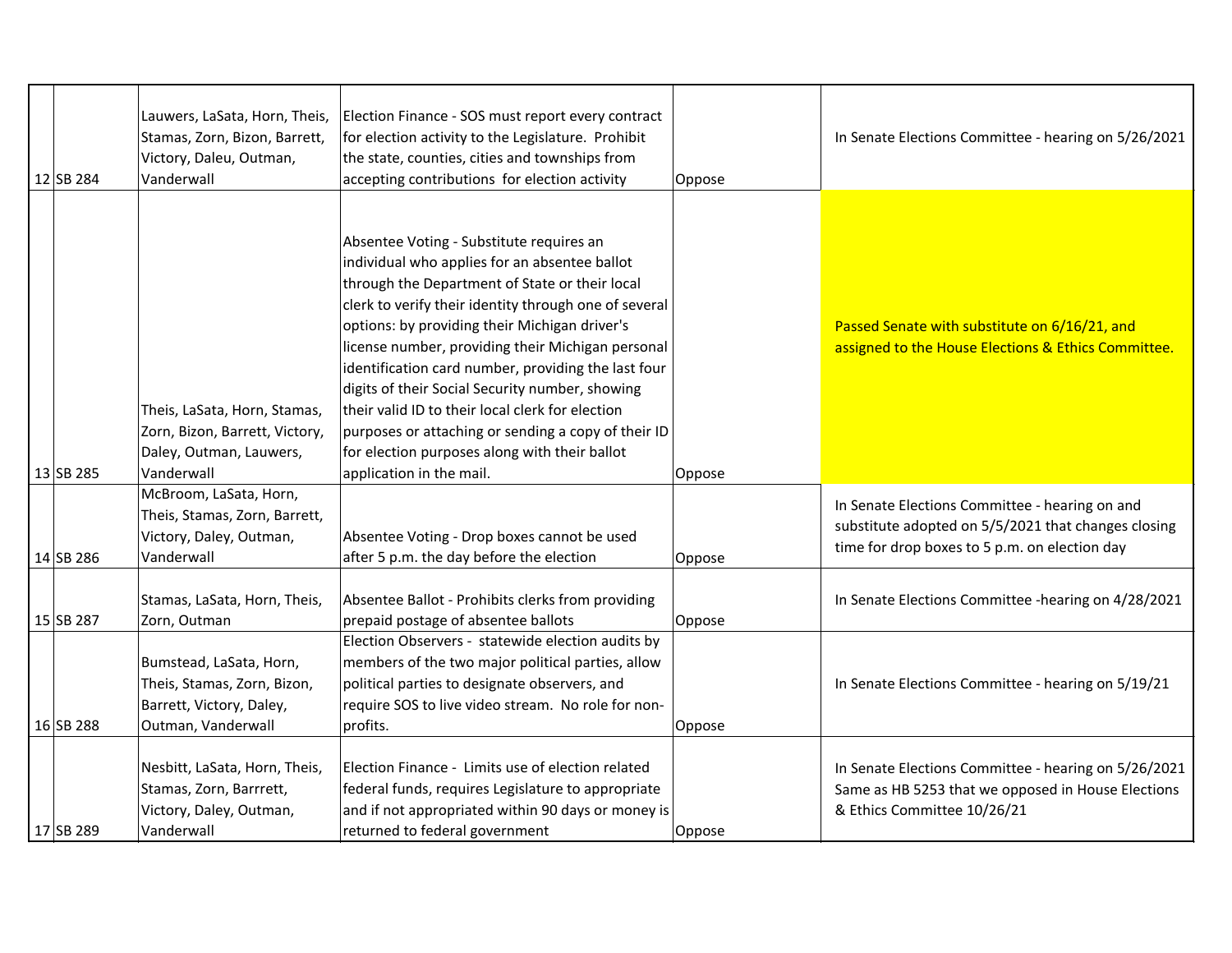|             |                                  | Poll Challengers - Requires name badge as a                                                        |        |                                                        |
|-------------|----------------------------------|----------------------------------------------------------------------------------------------------|--------|--------------------------------------------------------|
|             | Outman, LaSata, Horn,            | challenger that includes the words challenger and                                                  |        | In Senate Elections Committee - hearing on 5/12/21     |
|             | Stamas, Zorn, Bizon, Barrett,    | the political party, and city, township and                                                        |        |                                                        |
| 18 SB 290   | Daley, Vanderwall                | precinct number                                                                                    | Oppose |                                                        |
|             | Outman, LaSata, Horn,            |                                                                                                    |        |                                                        |
|             | Stamas, Bizon, Barrett, Daley,   | Criminal Penalties to expand election-related                                                      |        | In Senate Elections Committee - hearing on 5/12/2021   |
| 19SB 291    | Vanderwall                       | felonies                                                                                           | Oppose |                                                        |
|             |                                  | Poll Challengers - Requires comprehensive                                                          |        | In Senate Elections Committee - hearing on 5/12/21.    |
|             | Outman, LaSata, Horn, Theis,     | training program for election challengers to                                                       |        | Hearing on 1/19/22 and adopted substitute S-2 and      |
|             | Stamas, Zorn, Barrett,           | complete- 3 year period, eliminates challengers                                                    |        | reported to Senate.                                    |
| 20 SB 292   | Vanderwall                       | for ballot proposals                                                                               | Oppose |                                                        |
|             |                                  |                                                                                                    |        | In Senate Elections Committee - hearing on 5/12/2021 · |
|             | Outman, LaSata, Horn, Theis,     |                                                                                                    |        | hearing on 1/19/22                                     |
| $21$ SB 293 | Stamas, Barrett Vanderwall       | <b>Criminal Penalties with SB 292</b>                                                              | Oppose |                                                        |
|             |                                  | Election Inspectors - Requires appointment of no                                                   |        |                                                        |
|             |                                  | more than 2 election inspectors from a major                                                       |        | In Senate Elections Committee - hearing on 5/12/21     |
|             | Outman, LaSata, Horn, Theis,     | political party for every 1 election inspector                                                     |        |                                                        |
| 22 SB 294   | Stamas, Zorn, Bizon, Barrett     | appointed by other major party                                                                     | Oppose |                                                        |
|             |                                  |                                                                                                    |        |                                                        |
|             | Victory, LaSata, Horn, Theis,    | Election Inspectors - Training includes verifying                                                  |        | In Senate Elections Committee - hearing on 5/12/21     |
| 23 SB 295   | Stamas, Zorn, Barrett,<br>Outman | count every hour using total number of ballots<br>issued and the total number of ballots tabulated |        |                                                        |
|             |                                  |                                                                                                    | Oppose |                                                        |
|             |                                  | County Board of Canvassers - Abolishes 4 member                                                    |        |                                                        |
|             |                                  | boards for counties with more than 200,000 in                                                      |        |                                                        |
|             | McBroom, LaSata, Horn,           | 2022. 200,000-750,000 have 6 members, 750,000                                                      |        | In Senate Elections Committee - hearing on 5/19/2021   |
|             | Bumstead, Theis, Stamas,         | and more to have 8 members, 2 member from                                                          |        |                                                        |
|             | Zorn, Barrett, Victory, Daley,   | each party required to vote with majority,                                                         |        |                                                        |
| 24 SB 296   | Outman, Vanderwall               | staggered terms                                                                                    | Oppose |                                                        |
|             |                                  |                                                                                                    |        |                                                        |
|             | McBroom, LaSata, Horn,           | County Board of Canvassers - Must approve hiring                                                   |        |                                                        |
|             | Bumstead, Theis, Stamas,         | of assistant clerks with one member from each                                                      |        | In Senate Elections Committee - hearing on 5/19/2021   |
|             | Zorn, Bizon, Barrett, Victory,   | political party approving, and requires at least one                                               |        |                                                        |
| 25 SB 297   | Daley, Outman, Vanderwall        | member from each party at canvassing                                                               | Oppose |                                                        |
|             | McBroom, LaSata, Horn,           |                                                                                                    |        |                                                        |
|             | Theis, Stamas, Zorn, Barrett,    | County Board of Canvassers - Changes 14 days for                                                   |        | In Senate Elections Committee - hearing on 5/19/2021   |
| 26 SB 298   | Vanderwall                       | canvassers reporting to 21 days for all deadlines                                                  | Oppose |                                                        |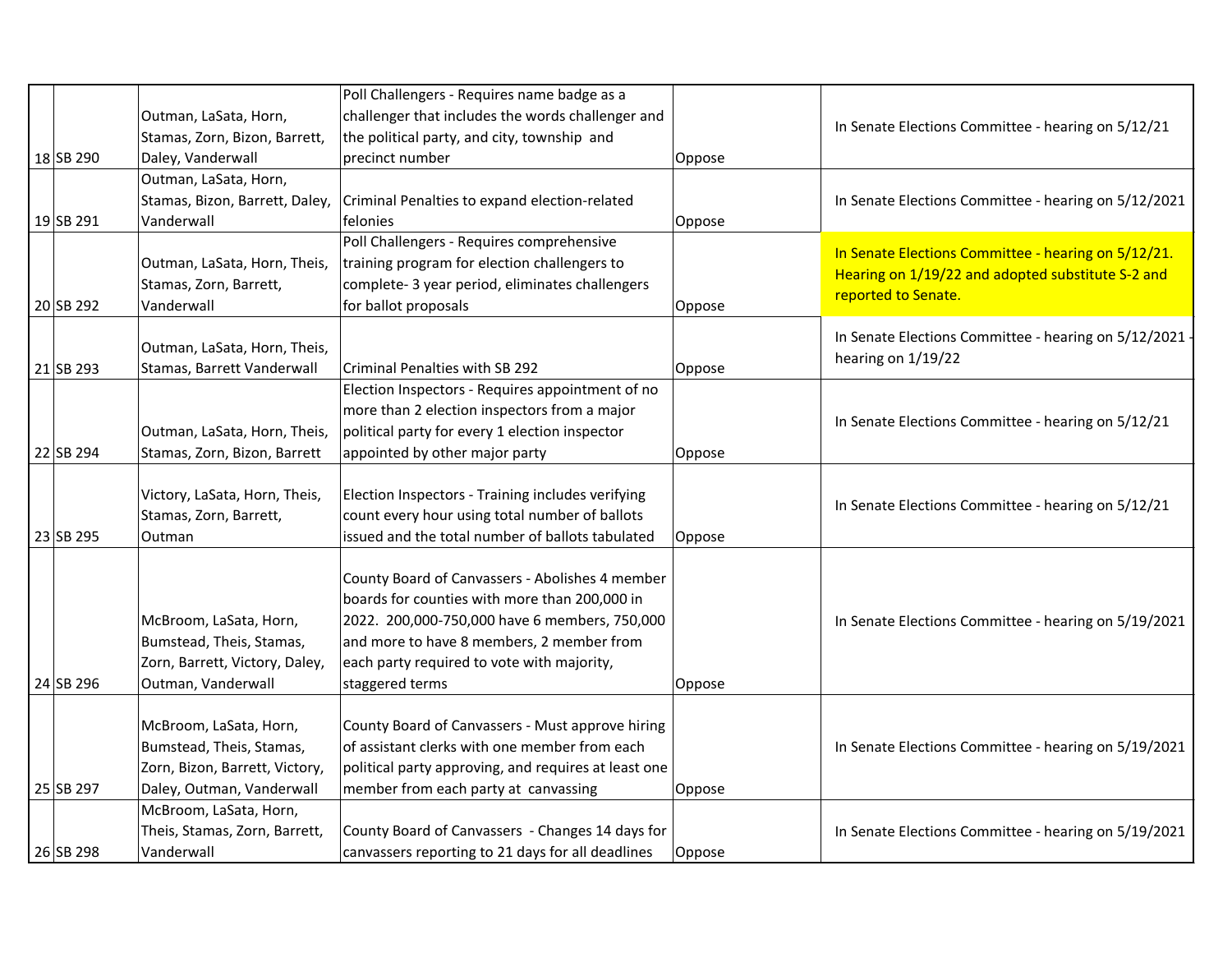| 27 SB 299   | Theis, Stamas, Daley,<br>Vanderwall                                                    | Election Inspectors - Must deliver the sealed<br>Zorn, LaSata, Horn, Bumstead, envelope with the election returns and a vote tally<br>sheet to the clerk by noon on the day after the<br>lelection                                               | Oppose              | In Senate Elections Committee - hearing on 5/19/21                                                                                                                                                                                                                                                                   |
|-------------|----------------------------------------------------------------------------------------|--------------------------------------------------------------------------------------------------------------------------------------------------------------------------------------------------------------------------------------------------|---------------------|----------------------------------------------------------------------------------------------------------------------------------------------------------------------------------------------------------------------------------------------------------------------------------------------------------------------|
| 28 SB 300   | Schmidt, LaSata, Horn,<br>Barrett, Vanderwall                                          | Early Voting - Requires polls open on the second<br>Saturday prior to the election, counted the same<br>as election day, 8 a.m. to 5 p.m.                                                                                                        | Support the concept | In Senate Elections Committee - hearing on 5/12/21                                                                                                                                                                                                                                                                   |
| 29 SB 301   | Schmidt, LaSata, Horn,<br>Barrett, Vanderwall                                          | Criminal Penalties - violate SB 300 confidentiality                                                                                                                                                                                              | Oppose              | In Senate Elections Committee - hearing on 5/12/2021                                                                                                                                                                                                                                                                 |
| 30 SB 302   | LaSata, Bumstead, Horn,<br>Theis, Stamas, Zorn, Barrett,<br>Daley, Outman, Vanderwall  | Registration - Adds language to state that the<br>elector does not claim voting residence or right to<br>vote in another state                                                                                                                   | Oppose              | Senate Elections Committee adopted a substitute and<br>sent to the Senate on 6/16/21; passed Senate 30-5 and<br>assigned to House Elections & Ethics Committee,<br>10/19/21 reported from House Elections with<br>substitute. Passed House 62-40 on 3/24/22, Returned<br>to Senate. 4/13/22 Enrolled to the Governor |
| $31$ SB 303 | Barrett, Bumstead, Horn,<br>Theis, Stamas, Zorn, Daley,<br>Outman, Lauwers, Vanderwall | Senate Bill 303- Substitute 3 contains most of the<br>language in the Initiative Petition Secure MI Vote.<br>The S-1 substitute for HB 5007 would remove the<br>fee for obtaining a state ID card and would take<br>effect if SB 303 is enacted. | Oppose              | Senate Committee on Elections, 5/26/21 hearing;<br>6/16/21 passed Senate, House Elections & Ethics<br>Committee reported H-1; House passed 58-52; laid over<br>in Senate, 10/5/21 Senate adopts s3 substitute 20-15.<br>House adopted 10/15/21. 10/29/21 Governor vetoed<br>the bill                                 |
| $32$ SB 304 | Vanderwall, LaSata, Theis,<br>Stamas, Zorn, Barrett, Daley,<br>Outman, Lauwers         | Final Senate substitute puts language of initiative<br>petition regarding provisional ballots in bill                                                                                                                                            | Oppose              | Senate Committee on Elections 5/26/21 hearing, moved<br>to the Senate. 6/5/2021; House Elections & Ethics<br>Committee reported H-1; House passed 58-52; laid over<br>in Senate, Senate adopted substitute, House adopted<br>Senate substitute 10/15/21. 10/29/21 Governor vetoed<br>the bill.                       |
| 33 SB 305   | Zorn, Horn, Theis, Stamas                                                              | SOS - Bans the name or likeness of an elected or<br>appointed official to appear in any communication<br>that is paid with public money and involves<br>election related activities                                                              | Oppose              | In Senate Elections Committee - hearing on 4/28/2021.                                                                                                                                                                                                                                                                |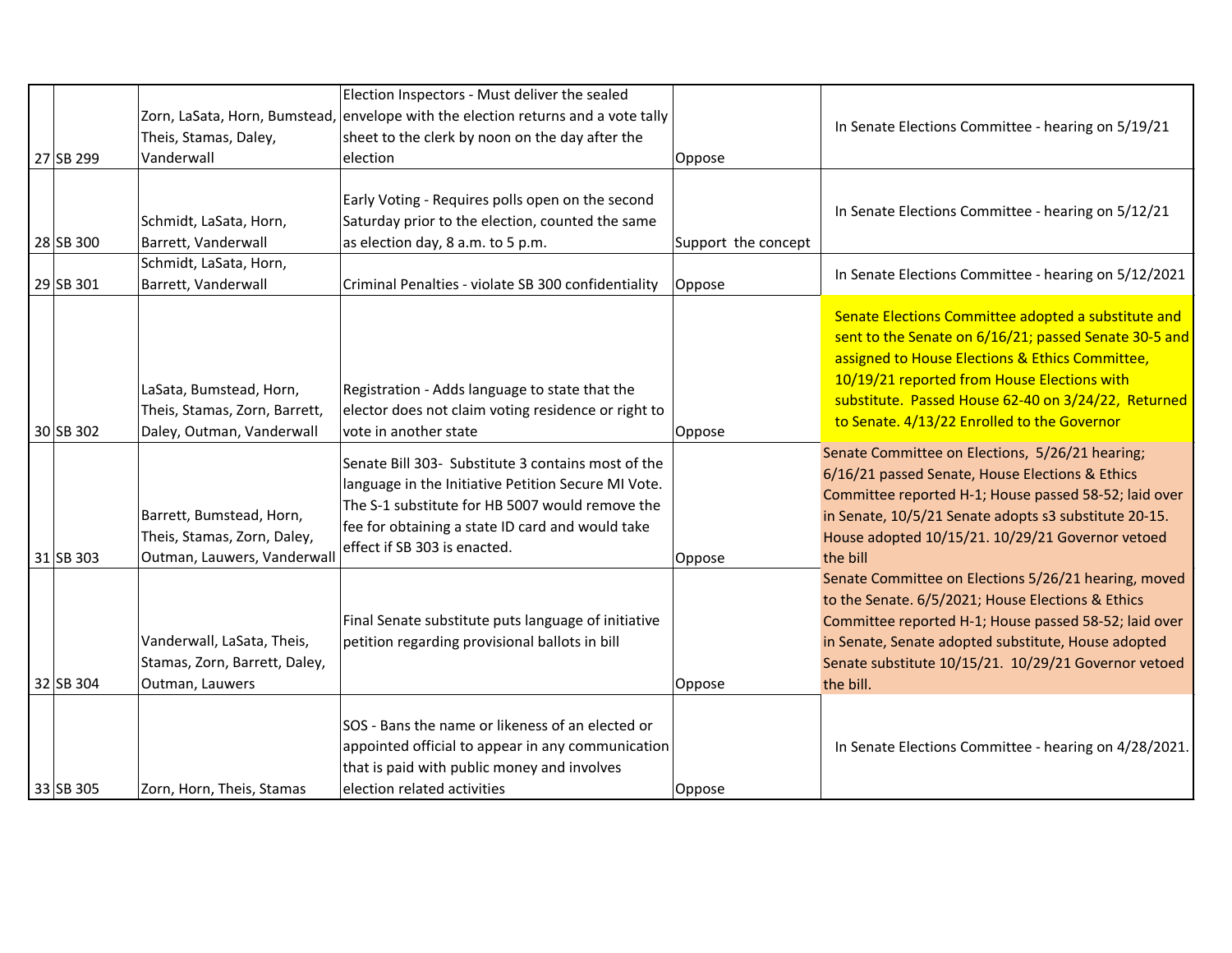| 34 SB 306 | Victory, Bumstead, LaSata,<br>Horn, Theis, Barrett                                                         | Clerks - Requires the SOS to submit a report to the<br>Legislature and post with 45 days of an election<br>the names of clerks not up to date on training                                                                           | Support the concept                                      | In Senate Elections Committee - hearing on 4/21/2021.<br>On 9/2/2021, committee reported the substitute to<br>the Senate floor; on 3rd reading in Senate 9/9/21,<br>11/10/21 passed Senate 31-4. 11/10/21 assigned to<br>House Elections & Ethics Committee. |
|-----------|------------------------------------------------------------------------------------------------------------|-------------------------------------------------------------------------------------------------------------------------------------------------------------------------------------------------------------------------------------|----------------------------------------------------------|--------------------------------------------------------------------------------------------------------------------------------------------------------------------------------------------------------------------------------------------------------------|
| 35 SB 307 | Theis, LaSata, Horn, Stamas,<br>Zorn, Barrett, Victory, Daley,<br>Vanderwall                               | Ballot Proposals - Requires full text of ballot<br>proposal to be printed on ballot and absentee<br>ballot                                                                                                                          | Oppose                                                   | In Senate Elections Committee - hearing on 5/26/2021                                                                                                                                                                                                         |
| 36 SB 308 | Daley, Bumstead, LaSata,<br>Horn, Theis, Stamas, Zorn,<br>Bizon, Victory, Barrett,<br>Outman               | Signature Verification - Mandates the SOS to<br>establish signature verification rules and requires<br>signature verification training                                                                                              | Support the concept                                      | In Senate Elections Committee - hearing on 5/5/2021,<br>10/20/21 committee adopted a substitute and<br>reported to the Senate floor. 11/10/21 passed Senate<br>10-15. 11/10/21 assigned to House Elections & Ethics<br>Committee.                            |
| 37 SB 309 | Bumstead, LaSata, Horn,<br>Theis, Stamas, Zorn, Bizon,<br>Victory, Barrett, Daley,<br>Outman, Vanderwall   | Poll Challenger - Requires challengers to be able<br>to read and observe the poll book, adds reason for<br>challenges, allows obtaining vote at precinct when<br>closed, allows videotaping, and written<br>explanation if expelled | Oppose                                                   | In Senate Elections Committee - hearing on 5/12/21                                                                                                                                                                                                           |
| 38 SB 310 | Johnson, Bumstead, LaSata,<br>Horn, Theis, Stamas, Zorn,<br>Victory, Barrett, Daley,<br>Outman, Vanderwall | Absentee Ballots - Prohibits sending absentee<br>ballot applications without a request, and bans<br>link on SOS website to application                                                                                              | Oppose                                                   | In Senate Elections Committee - hearing on 5/26/2021-<br>substitute adopted - House Elections & Ethics<br>Committee reported similar bill - HB 5268                                                                                                          |
| 39 SB 311 | Johnson, Bumstead, LaSata,<br>Horn, Stamas, Zorn, Victory,<br>Barrett, Daley, Outman,<br>Vanderwall        | Absentee Ballots - Allows electronic return for<br>military. Does not allow dependents to return<br>electronically.                                                                                                                 | Support the concept<br>but needs to be<br><b>broader</b> | Senate Elections Committee adopted a substitute and<br>sent to the Senate on 6/16/21; passed Senate 34-1.<br>Hearing in House Elections & Ethics Committee on<br>9/28/21                                                                                     |
| 40 SB 334 | Johnson                                                                                                    | Absentee Ballots - Allows preprocessing the same<br>as in 2020                                                                                                                                                                      | Oppose                                                   | In Senate Elections Committee - hearing on 5/5/2021                                                                                                                                                                                                          |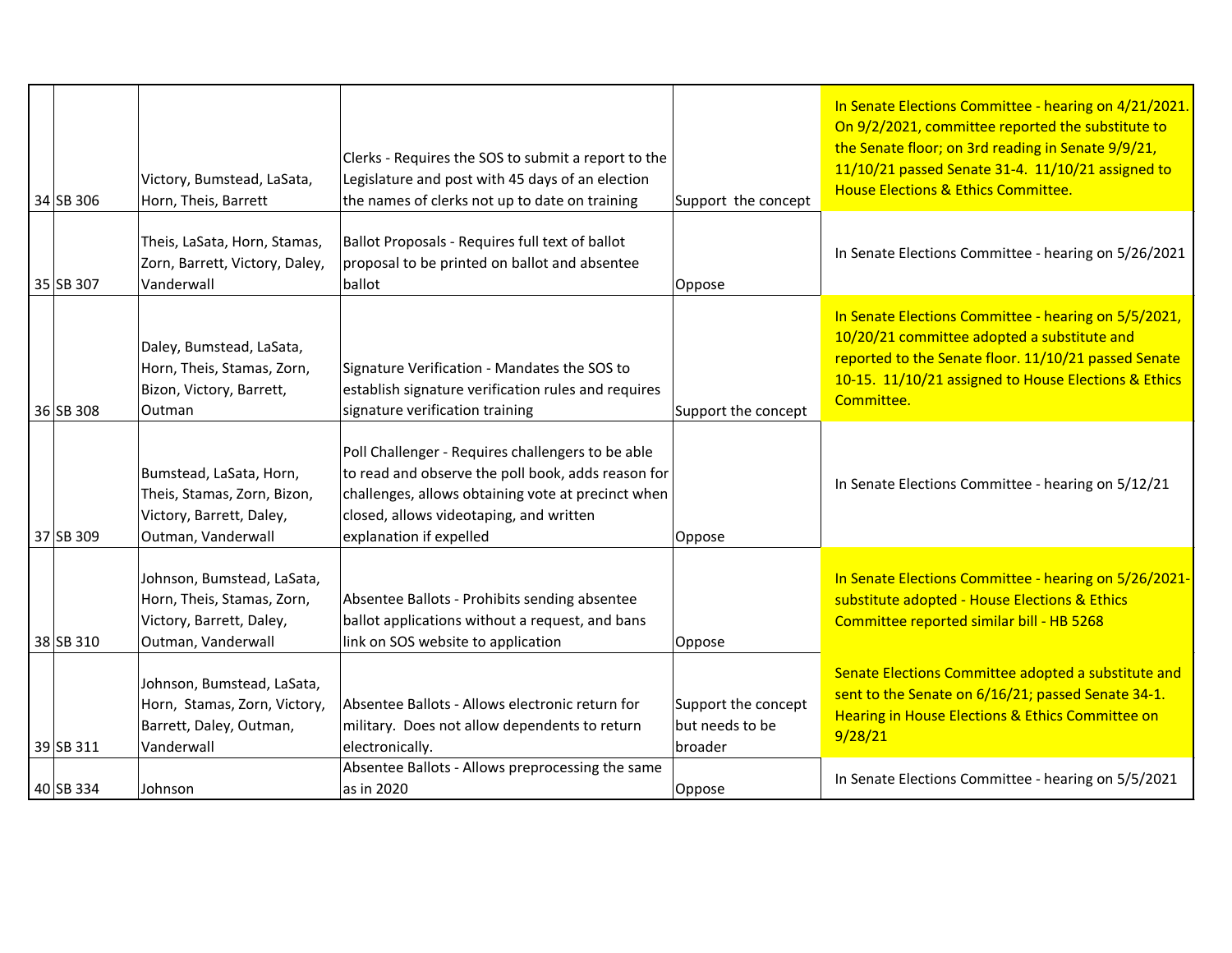|            |                              |                                                   |         | 3/9/21 passed by Michigan House with substitute 61-    |
|------------|------------------------------|---------------------------------------------------|---------|--------------------------------------------------------|
|            |                              | Allows removal of voters from QVF if he/she has   |         | 48. 3/17/22 passed by Michigan Senate 22-16.           |
| 41 HB 4127 | Hall, Calley, Sabo           | not provided birth date information.              | Oppose  | 3/22/22 sent to Governor. 4/1/11 Governor Vetoed.      |
|            |                              |                                                   |         |                                                        |
|            |                              |                                                   |         | 3/9/21 passed by Michigan House with substitute 66-43. |
|            |                              | Allows removal of voters from QVF if he/she has   |         | 3/17/22 passed by Michigan Senate 22-16. 3/22/22 sent  |
| 42 HB 4128 | Calley                       | not voted since 2000                              | Oppose  | to Governor. 4/1/22 Governor Vetoed                    |
|            |                              | Requires posting on SOS website the names of      |         |                                                        |
|            |                              | clerks not current with continuing education      |         | 5/26/21 passed by Michigan House with substitute 66-   |
| 43 HB 4129 | Marino, Calley, Sabo         | requirements                                      | Support | 43. 3/19/22 on 2nd reading in MI Senate                |
|            |                              | Changes penalty for knowingly providing false     |         |                                                        |
|            |                              | information on an absentee ballot application     |         | 5/26/21 passed by MI House of Representatives 66-43.   |
| 44 HB 4132 | Wendzel, Steenland, Bollin   | from a misdemeanor to a felony                    | Oppose  | 2/17/22 on second reading in MI Senate.                |
|            |                              | Amends the Code of Criminal Procedure to classify |         |                                                        |
|            |                              | all three violations added to the Election Law by |         |                                                        |
|            |                              | HB 4132 as Class E felony offenses against the    |         | 5/26/21 passed by MI House of Representatives 66-43.   |
|            |                              | public trust,                                     |         | 2/17/22 on second reading in MI Senate.                |
|            |                              | punishable by a statutory maximum of five years'  |         |                                                        |
| 45 HB 4133 | Wendzel, Steedland, Bollin   | imprisonment.                                     | Oppose  |                                                        |
|            |                              |                                                   |         |                                                        |
|            |                              | Allows precinct consolidation by increasing the   |         |                                                        |
|            | Bollin, Lightner, Steenland, | maximum number of electors in a precinct from     |         | House Elections & Ethics Committee passed. Passed      |
| 46 HB 4134 | Paquette, Wendzel, Hope      | 2,999 to 5000 for certain elections.              | Oppose  | House 3/10/21. In Senate Elections Committee           |
|            |                              | Bans certain funding for elections and requires   |         | House Elections & Ethics Committee, 3/10/22 passed     |
|            |                              | legislature to appropriate funds from federal     |         | House 57-44. 3/15/22 assigned to Senate Elections      |
| 47 HB 5253 | Lightner                     | government                                        | Oppose  | <b>Committee</b>                                       |
|            |                              | Bans certain funding for elections and requires   |         | House Elections & Ethics Committee, 3/10/22 passed     |
|            |                              | legislature to appropriate funds from federal     |         | House 57-44. 3/15/22 assigned to Senate Elections      |
| 48 HB 5268 | Calley                       | government                                        | Oppose  | Committee                                              |
|            |                              | Allows tabulation of absentee ballots within 72   |         |                                                        |
| 49 HB 5513 | Rep O'Neill et al            | hours                                             | Support | 11/3/21 Assigned to House Election & Ethics Committee  |
|            |                              | Allows electronic return of military ballots      |         |                                                        |
| 50 HB 5514 | Rep Kuppa et al              |                                                   | Support | 11/3/21 Assigned to House Election & Ethics Committee  |
|            |                              |                                                   |         |                                                        |
| 51 HB 5515 | Rep T. Carter et al          | Allows prepaid postage for absentee ballots       | Support | 11/3/21 Assigned to House Election & Ethics Committee  |